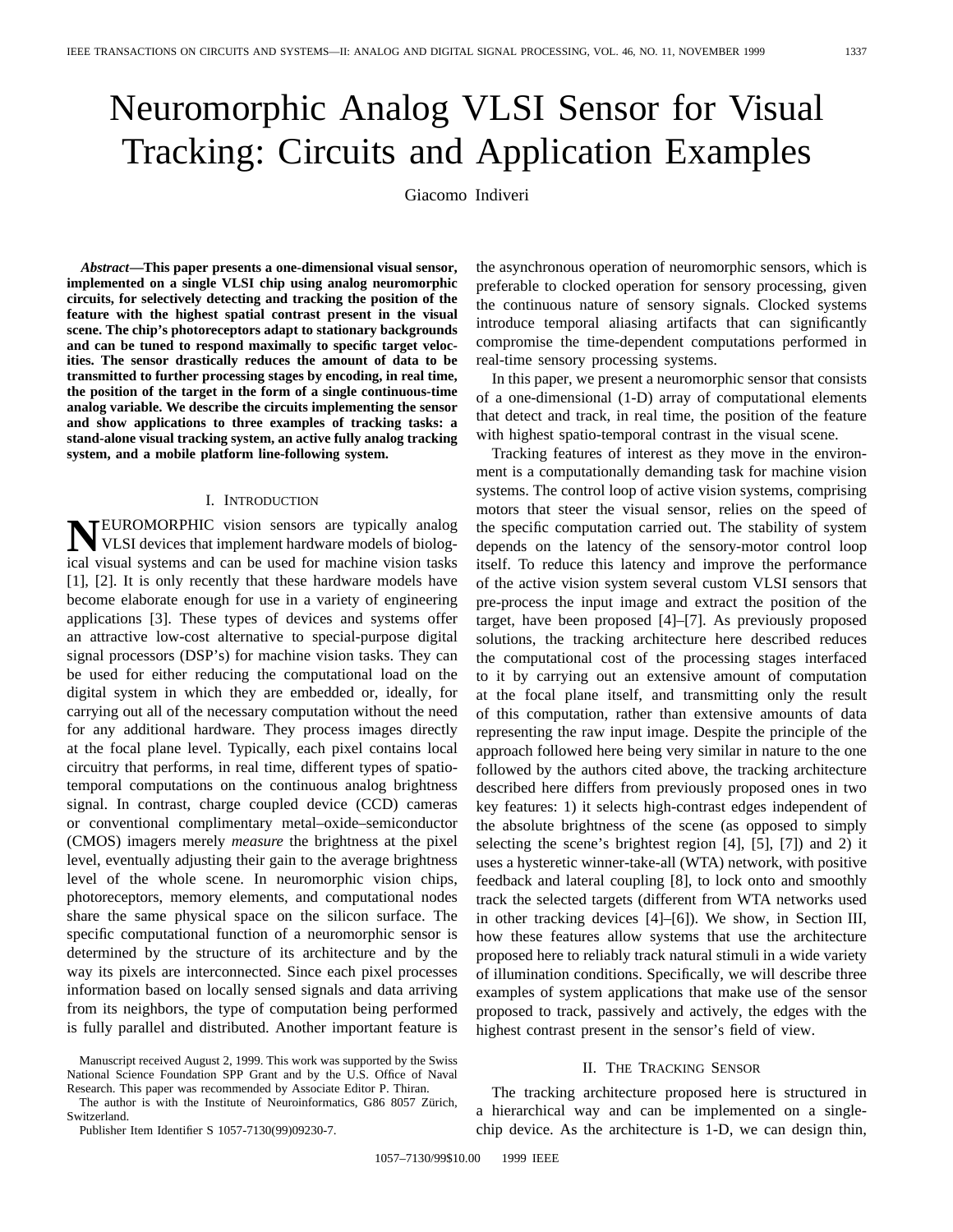

Fig. 1. Block diagram of single-chip tracking system. Spatial edges are detected at the first computational stages by adaptive photoreceptors connected to transconductance amplifiers. The edge with the strongest contrast is selected by a WTA network and its position is encoded with a single continuous analog voltage by a position-to-voltage circuit (see text for details).

long processing columns in a way to optimize the area used and increase the number of pixels on the device. Two chips of approximately 2 mm $\times$  2 mm were fabricated using a standard 2- and 1.2- $\mu$ m CMOS technology, respectively. The processing columns of each chip are 60 $\lambda$  wide, where  $\lambda$  is the scalable CMOS design rule parameter, corresponding to 1  $\mu$ m for the 2- $\mu$ m process and to 0.6- $\mu$ m for the 1.2- $\mu$ m process. As the circuits are analog and some circuit elements (such as capacitors) don't scale with  $\lambda$ , the layouts of the two chips are slightly different (despite the schematic diagrams are identical). The 2- $\mu$ m chip has a pixel pitch of 60  $\mu$ m and contains 25 processing columns, while the  $1.2-\mu m$  chip has a pixel pitch of 36  $\mu$ m and contains 40 processing columns.

## *A. System Architecture*

Image brightness data is processed in parallel through five main computational stages. A block diagram of the device's architecture is depicted in Fig. 1. The first stage is an array of adaptive photoreceptors [9], [10] that logarithmically map image intensity into their output voltages. The second stage is composed of an array of simple transconductance amplifiers, operated in the subthreshold regime, which receive input voltages from neighboring photoreceptors [11]. The amplitude of their output currents encode the contrast intensity of edges and the sign their polarity. At the third computational stage, the polarity of each edge is gated so that the sensor selectively responds either to ON edges (dark to bright transitions), or to OFF edges (bright to dark transitions), or to both. The fourth stage uses a hysteretic WTA network [8], which selects and locks onto the feature with strongest spatial contrast moving at the speed that best matches the photoreceptor's velocity tuning. Finally, in the last stage, there is a position-to-voltage circuit, as described in [12], that allows the system to encode



Fig. 2. Portion of layout of the  $1.2-\mu$ m chip containing seven processing columns. The size of each computational stage is evidenced on the right.

the spatial position of the WTA network's output with a single analog value. The  $1.2 \mu m$  chip layout of these circuits is shown in Fig. 2.

Fig. 3 summarizes the general response properties of the 2-  $\mu$ m chip by showing the outputs of the different computational stages described above. The top trace of Fig. 3(a) shows the responses of the array of adaptive photoreceptors to a black bar on a white background, imaged onto the chip's surface using a standard CS mount 4-mm lens with an  $f$ -number of 1.2. The two lower traces of the figure are the response of the edge polarity detector circuits, representing the spatial derivative of the input stimulus. Fig. 3(b) shows the response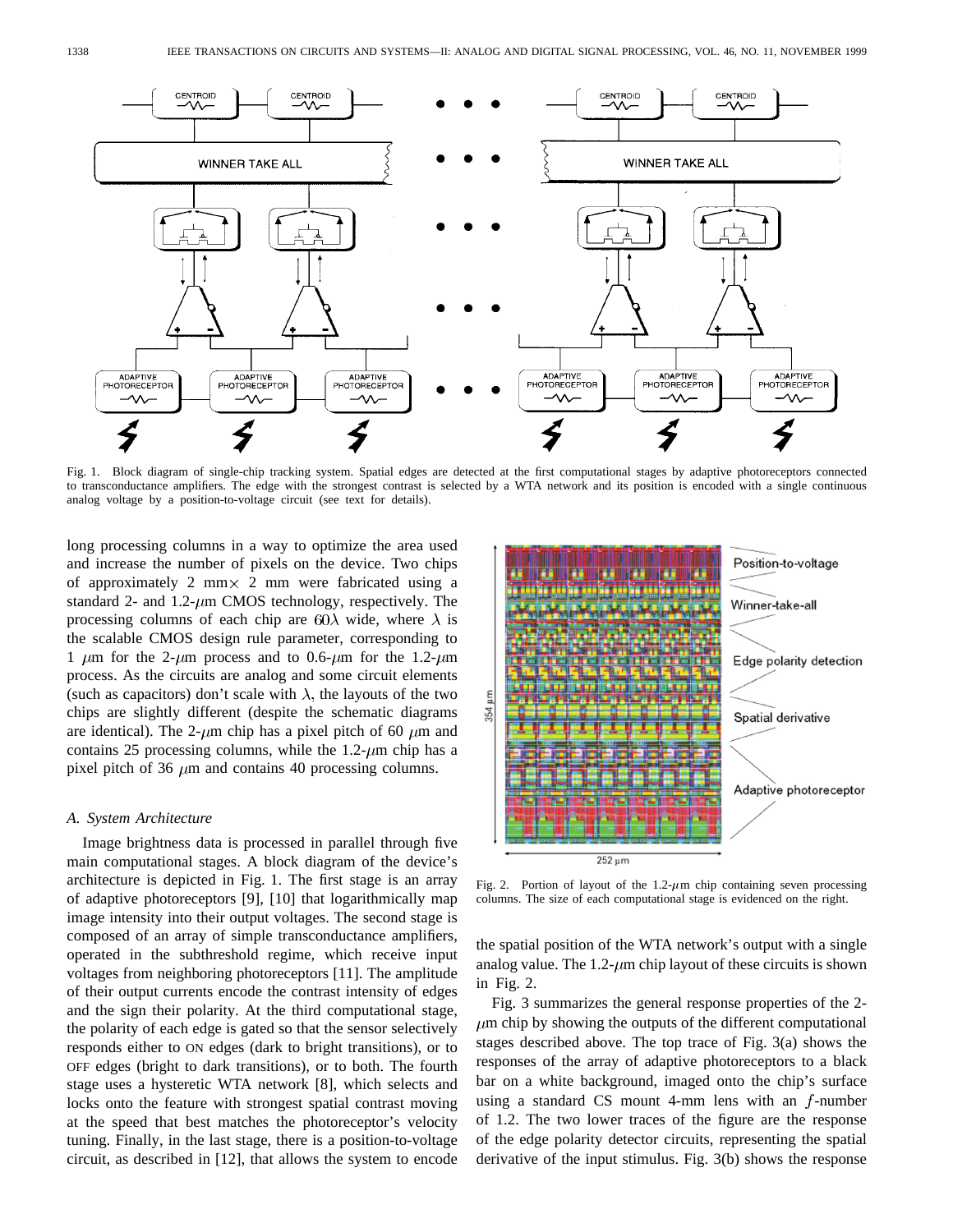



Fig. 3. (a) Response of the array of adaptive photoreceptors to a black bar on a white background (upper trace) and output traces of the edge-polarity detector circuit (lower traces). (b) Output characteristic of the position-to-voltage circuit. The figure's inset contains snapshots of many output traces of the WTA network superimposed as a stimulus was moving from left to right. The datapoints in the main figure represent the output of the circuit corresponding to the pixel position of the winner in the inset data.

of the position-to-voltage circuit to 11 different winning pixel positions. The figure's inset displays 11 snapshots of the WTA response to the 11 corresponding spatial positions of the input stimulus.

#### *B. Adaptive Photoreceptor Circuit*

This photoreceptor circuit, originally designed by Tobi Delbrück [9] and further improved by Shih-Chii Liu [10], has been used extensively in many neuromorphic sensors. The response of the circuit is invariant to absolute light intensity (changing logarithmically with image brightness). The adaptive photoreceptor exhibits the characteristics of a temporal bandpass filter, with adjustable high- and lowfrequency cutoff values. Fig. 4 shows the response of the array

Fig. 4. (a) Response of the array of photoreceptors, with a very slow adaptation rate to a dark bar on a white background moving from right to left with an on-chip speed of 31 mm/s. The dc value of the response has been subtracted. (b) Response of array of photoreceptors with a fast adaptation rate to the same bar moving at the same speed (left-pointing triangles) and at a slightly slower speed (upward-pointing triangles).

of photoreceptors to a moving bar for two different adaptation settings. In Fig. 4(a), the adaptation rate was low, with adaptation time constants in the order of hundreds of milliseconds. In Fig. 4(b), the adaptation rate was very high, such that the photoreceptors adapt quickly to brightness transients. Because of its adaptation property, the photoreceptor biased in this way has a response which results in both contrast and speed dependence.

# *C. Spatial-Derivative Circuit*

Spatial derivative is implemented using simple transconductance amplifiers operated in the subthreshold regime. The amplifiers receive input voltages from neighboring photoreceptors and provide a bidirectional output current that is proportional to the hyperbolic tangent of their differential input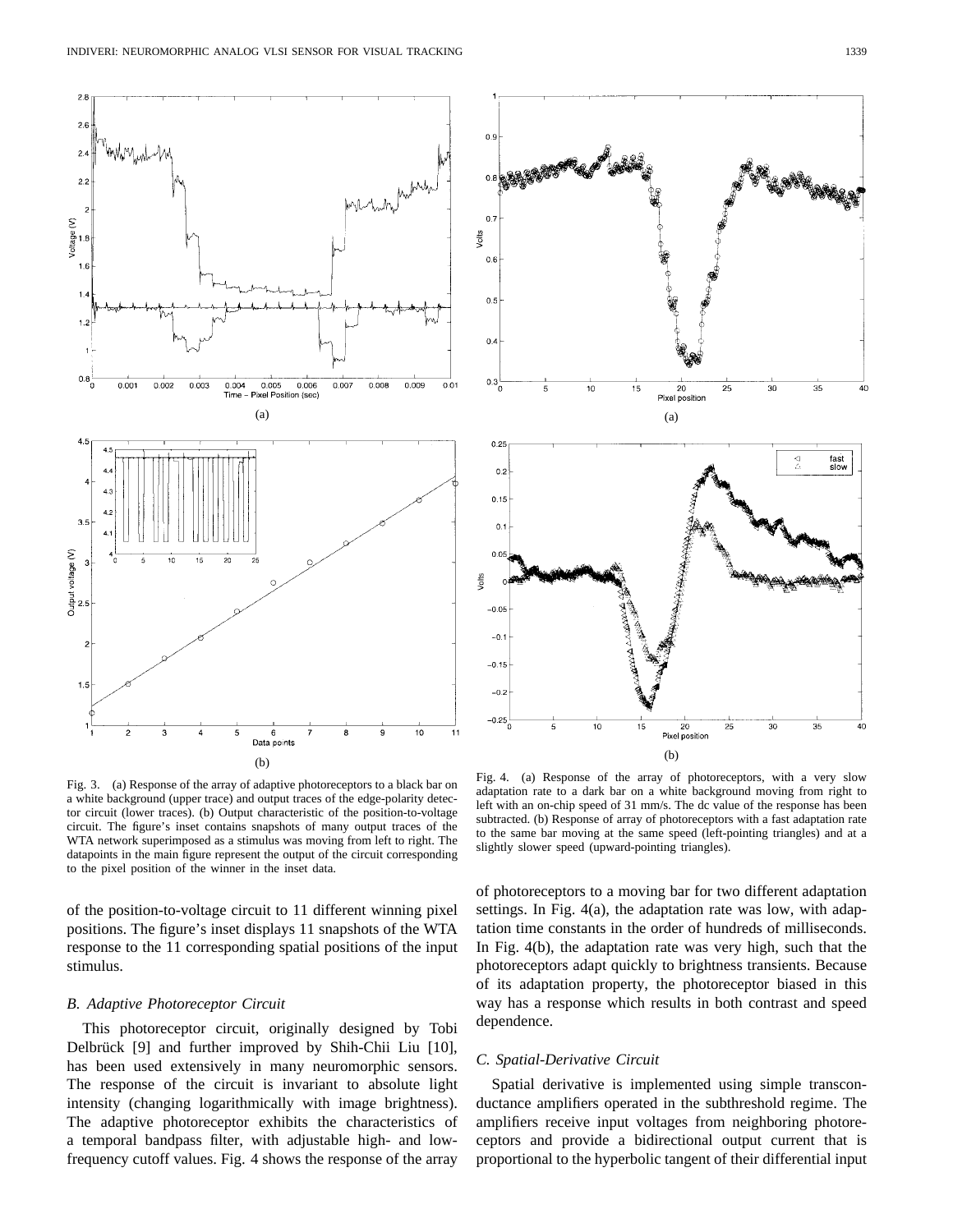

Fig. 5. Circuit diagram of the current polarity detector. Positive  $I_{\text{diff}}$  currents are conveyed to the n-type current mirror M4, M5. Negative  $I_{\text{diff}}$  currents are conveyed to M6 through the the p-type current mirror M1, M6. Depending on the values of the control voltage signals  $V_{\text{CTRL}}$  and  $V_{\text{REF}}$ , the output current  $I_{\text{edg}}$  represents a copy of only one of the two polarities of  $I_{\text{diff}}$ , or of both polarities of  $I_{\text{diff}}$  (see text for details).

[11]. The output current saturates smoothly as the differential voltage increases (in absolute value) beyond 200–300 mV. The possibility of electronically smoothing the input image (at the adaptive-photoreceptors stage) allows the user to operate the spatial-derivative circuit always in its linear range, for a stimulus with fixed spatial frequencies. Furthermore, the presence of multiple stimuli with contrast high enough to saturate the transconductance amplifiers currents is not going to compromise the sensor's tracking performance, as the WTA network is able to lock onto the feature selected (see Section II.E).

### *D. Edge-Polarity Detector Circuit*

The polarity of edges in the visual scene is encoded by the sign of the transconductance amplifiers' currents. Each of these currents is fed into a circuit of the type shown in Fig. 5. The amplifier in the left part of Fig. 5 together with transistors M1–M6 implement a *current conveyor* [13]. This circuit is used to separate the positive component of the input current  $I_{\text{diff}}$  from the negative one, and to decouple the spatial-derivative stage from the current-polarity selection stage. Negative input currents are conveyed to transistor M6, while positive ones are flipped through the current mirror M4, M5, and conveyed to M8. Transistors M6 and M8 source their currents to the polarity-selection circuit (transistors M9–M12) [6]. The output current of the polarity-selection circuit  $I_{\text{edge}}$ represents OFF edges (the positive component of  $I_{\text{diff}}$ ), ON edges (the negative component of  $I_{\text{diff}}$ ), or either type of edge (the absolute value of  $I_{\text{diff}}$ ), depending on the control voltage  $V_{\text{CTRL}}$  and  $V_{\text{REF}}$  settings. The voltage  $V_{\text{BIAS}}$  on the positive node of the amplifier is a constant used to bring the circuit into its correct operating point and (in typical operating conditions) assumes values ranging from 1 to 2.5 V. The output currents  $I_{\text{edg}}$  of all edge-polarity detector circuits are sourced, in parallel, to the elements of the next processing stage: the hysteretic winner-take-all network.

# *E. Hysteretic WTA Network*

This circuit is an extension of the basic current-mode WTA network [14]. It collectively processes all its input signals using strictly local interconnections, it operates in parallel, and it is compact, using only eight transistors per cell. Fig. 6 shows three of these cells connected together. Each cell is connected to its neighbor through a pass transistor controlled by  $V_{\text{ex}}$ . The set of four n-type transistors in the lower part of each cell implements the current-mode WTA with diode source degeneration, as described in [14]. The current  $I_{\text{sum}}$ . of the bottom-right n-type transistor represents the sum of all of the currents converging into node  $i$ , and can be monitored to evaluate the effect of the control voltages  $V_b$ ,  $V_{ex}$ , and  $V_{gain}$ . The p-type current mirror in the top part of each cell is used to provide the output of the network  $I_{\text{out}}$  and simultaneously to implement a local positive-feedback circuit [8], [15]. As the WTA network allows only one cell at a time to have a nonzero output current, only the the feedback loop of the winning cell will be active. The positive feedback introduced reinforces the choice of the winning cell by injecting into its input node a fixed amount of current, corresponding to a fraction of  $I_b$ modulated by the voltage  $V_{\text{gain}}$ . This operation introduces a hysteretic behavior which allows the WTA network to lock onto a winning pixel [8], [15], [16].

This hysteretic WTA network also contains an additional cell connected to a bias. This additional cell can be used to set a threshold for the spatio-temporal contrast of edges present in the scene; if the input from external bias is higher than all other inputs, the WTA will signal the absence of high-contrast edges in the visual scene.

The option of introducing hysteresis in the WTA network might cause problems in dynamic environments for which it is necessary to update the winning pixel position continuously (e.g. in the domain of tracking applications). One solution would be to reset the WTA network manually any time it needs to be updated [15]. A more elegant solution is the one of using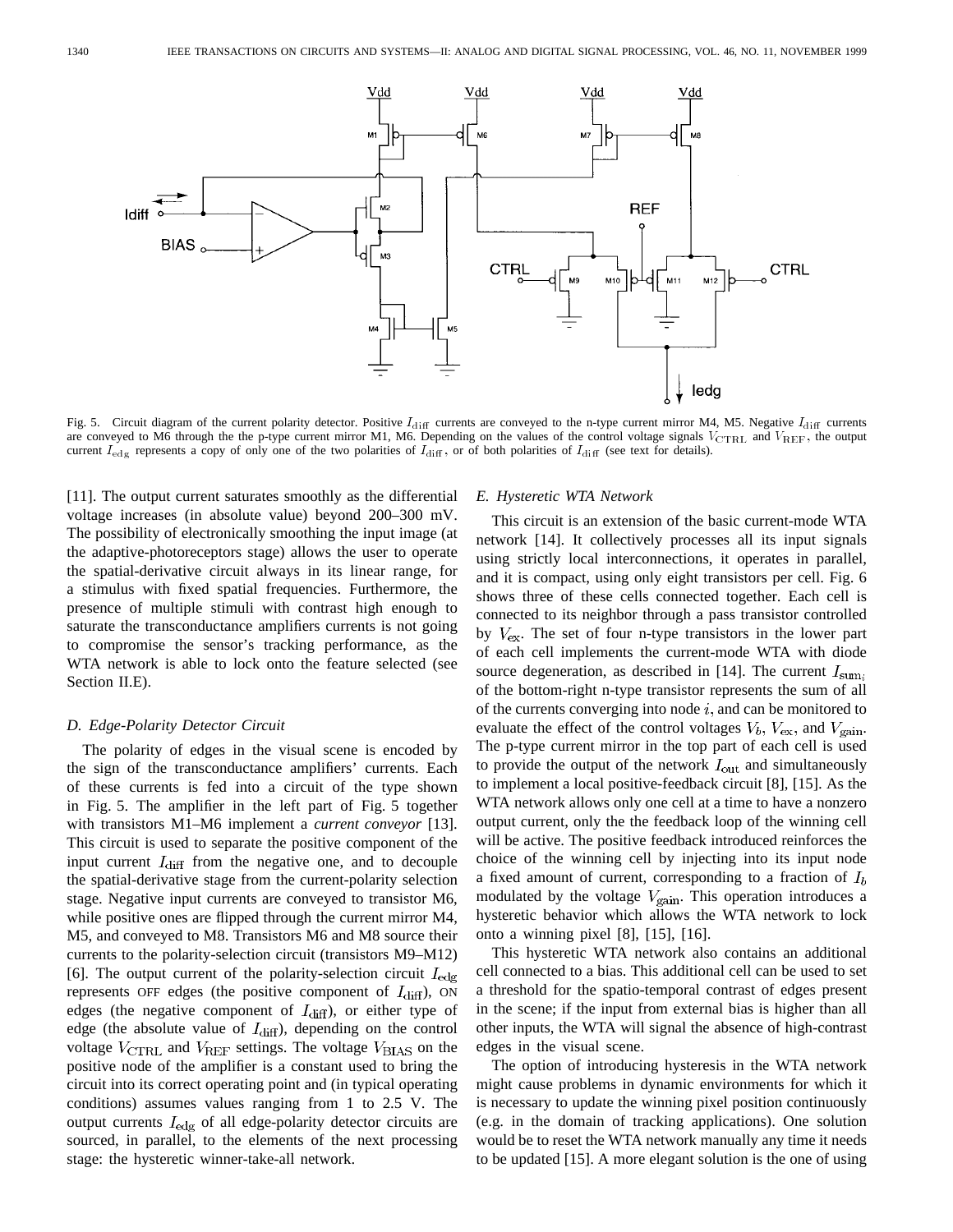

Fig. 6. Schematic diagram of the WTA circuit. Examples of three neighboring cells connected together.

lateral coupling between cells, allowing part of the hysteretic component of the winner's current to be passed to its neighbors [8], [16]. Cells adjacent to the winning pixel will, hence, be facilitated in the winner computation process, whereas cells in the periphery will be inhibited. This solution takes into account the assumption that the features being selected move continuously in space, and ensures that once the WTA network has selected a target and is engaged in visual tracking, it *locks onto* it and does not get distracted by possible distracting stimuli in the periphery. Lateral coupling between cells of the hysteretice WTA network can be accomplished by properly setting the gate voltage  $V_{\text{ex}}$  of the pass transistors in Fig. 6. These transistors allow the WTA network to spread laterally both the hysteretic current being generated at the winning cell and the input currents coming from the edge-polarity detector stage. By choosing an appropriate combination of control voltages  $V_b$ ,  $V_{\text{ex}}$ , and  $V_{\text{gain}}$ , it is possible to bias the WTA network such that it produces different behavioral responses. For example, by setting  $V<sub>b</sub>$  to a subthreshold value (e.g.  $V_b = 0.7$  V) and  $V_{\text{gain}}$  to approximately 4 V, we effectively turn off the positive feedback, such that the WTA network behaves as a conventional one; the currents  $I_{\text{out}}$  of Fig. 6 are all null except for the one belonging to the winning cell and the WTA output oscillates between similar inputs. Furthermore, the array of currents  $I_{\text{sum}}$  replicates the distribution of input currents  $I_{\text{edg}}$  with a degree of spatial smoothing proportional to the value of  $V_{\text{ex}}$ . If, on the other hand,  $V_{\text{gain}}$  is set to  $V_{\text{dd}}$ , the positive feedback loop is turned fully on; the feedback current is exactly  $I<sub>b</sub>$  (modulo device mismatch effects) and the WTA network exhibits its hysteretic properties (it selects and locks onto inputs moving continuously in space). The stability properties of this WTA network are the ones of conventional WTA circuits with positive feedback, and have been analyzed in detail in [15]. Similarly, the dynamical response properties of the network are the same ones of the current-mode WTA network described in [14] and depend on the values of  $I<sub>b</sub>$  and of the total current entering the input nodes of the WTA cells (namely,  $I_{\text{edge}}$  summed to the hysteretic feedback current and to the currents coming from the lateral coupling transistors). It is possible to evaluate the total current entering the input



Fig. 7. Response of the WTA network to the ON-edge of a bar moving from left to right at an on-chip speed of 31 mm/s. The top trace represents the currents  $I_{\text{sum}}$  of the WTA array, while the bottom trace represents the voltage outputs of the array of adaptive photoreceptors.

nodes by measuring the currents  $I_{\text{sum}}$  at each node of the network. Fig. 7 shows an example of the WTA response to a moving bar given the following control voltage settings:  $V_b = 0.75$  V,  $V_{\text{gain}} = 4.65$  V,  $V_{\text{ex}} = 1.85$  V. The top trace of the figure, representing the values of the currents  $I_{\text{sum}}$ , shows effect of spatial smoothing of the input currents combined with the hysteretic current coming from the positive feedback loop of the winning cell. It is clear from this figure that the active winning cell is the one corresponding to pixel 26. The bottom trace shows the response of the adaptive photoreceptors. The input stimulus was the same one used for the previous figures: a 1-cm wide black bar on a white background positioned approximately 17 cm away from the focal plane and imaged onto the chip through a 4-mm lens moving from left to right with an on-chip speed of 31 mm/s.

## *F. Spatial Position-Encoding Circuit*

This circuit consists of a series of voltage followers, using a common global current mirror which receive inputs from a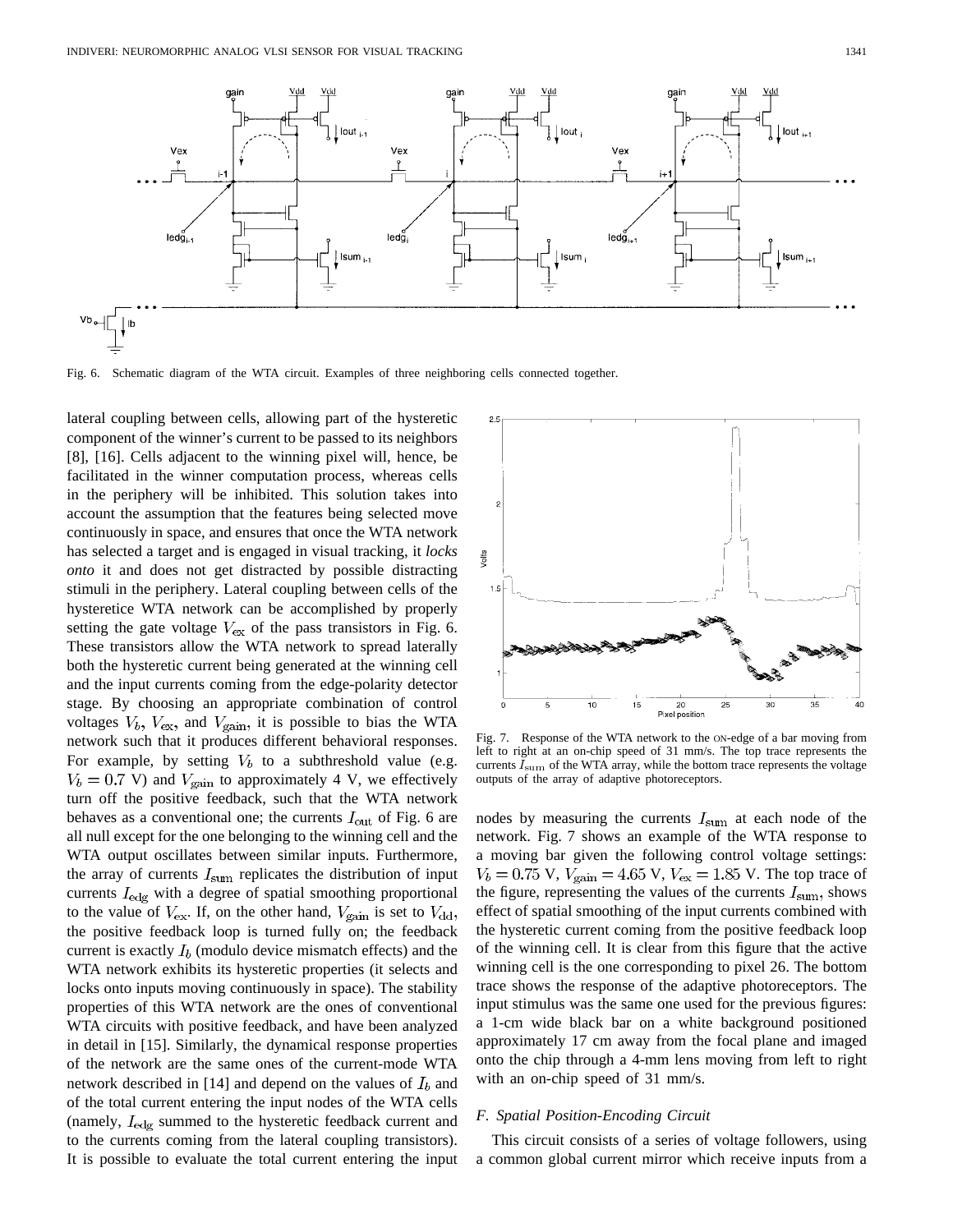

Fig. 8. Schematic diagram of position-to-voltage circuit. Example of threeneighboring cells connected together.

linear resistive network [12] (see Fig. 8). The currents  $I_{\text{out}}$ being generated by the WTA network at the previous stage are used as bias currents for the followers. As only one  $I_{\text{out}_i}$  is nonnull at any given time, all followers are switched off, except for the one connected to the winning WTA cell. The output of the spatial position-encoding circuit  $V_{\text{out}}$  thus represents the position of the winning cell in the array.

## III. SYSTEM APPLICATIONS

In this section, we describe three different application examples. These applications were developed with the intent of demonstrating the possible uses of a 1-D visual tracking device. They have not been optimized and they do not encompass all the possible application domains for such a device; yet, despite their unsophisticated nature, they have proven to perform satisfactorily in a wide range of testing conditions.

## *A. Stand-Alone Visual-Tracking Device*

We attached a 4-mm lens to the  $2-\mu m$  chip and mounted it on a board with external potentiometers, used to set its bias voltages. The board also has a 1-D LED display with its driver (see Fig. 9). The LED display is used to have visual feedback on the position of the feature selected by the chip. The power supply to the whole board is provided by a 9- V battery (attached to the back of the board) and a voltage regulator IC.

The system is able to detect and report, in real time, the position of realistic types of stimuli moving within its field of view. It performs reliably in a wide variety of illumination conditions, ranging from dim artificial room illumination to bright sunlight, thanks to the adaptive properties of the photoreceptors at the input stage. For these applications, the bias settings of the photoreceptor stage are those of fast adaptation rates, as described in Section II-B. Lateral coupling between neighboring cells was turned off at the photoreceptor stage but turned on at the WTA level ( $V_{\text{ex}}$  of Fig. 6 was set to 1.2 V). Smoothing at the WTA level was useful to reduce the offsets introduced by the spatial derivative and edge-polarity detector circuits. The hysteretic current of the WTA network (summed back into the input nodes through the positive-feedback path)



Fig. 9. Picture of the stand-alone tracker board. The neuromorphicsensor is on the chip beneath the lens. On the left part of the board there is an array of potentiometers used to bias the chip's control voltages. On the top, there is an LED display, comprisingthree display bar lines with their corresponding drivers. The scale in the left part of the figures is in millimeters.

was set to be a small fraction of the maximum possible feedforward input current (controlled by the bias voltage of the spatial-derivative transconductance amplifier). All other bias parameters on the chip were not critical and were set to reasonable subthreshold voltages (i.e., 0.5 V–0.8 V for n-type transistors and 4.4 V–4.1 V for p-type transistors). The system, biased in such a way, adapts out the background of a stationary scene and selects high-contrast moving targets present in its field of view, tracking them as they move smoothly in space. Fig. 10(a) shows the output of the chip in response to a finger moving back and forth in front of the lens in a laboratory environment with cluttered background. Fig. 10(b) shows the output of the chip in response to a black pen moving at a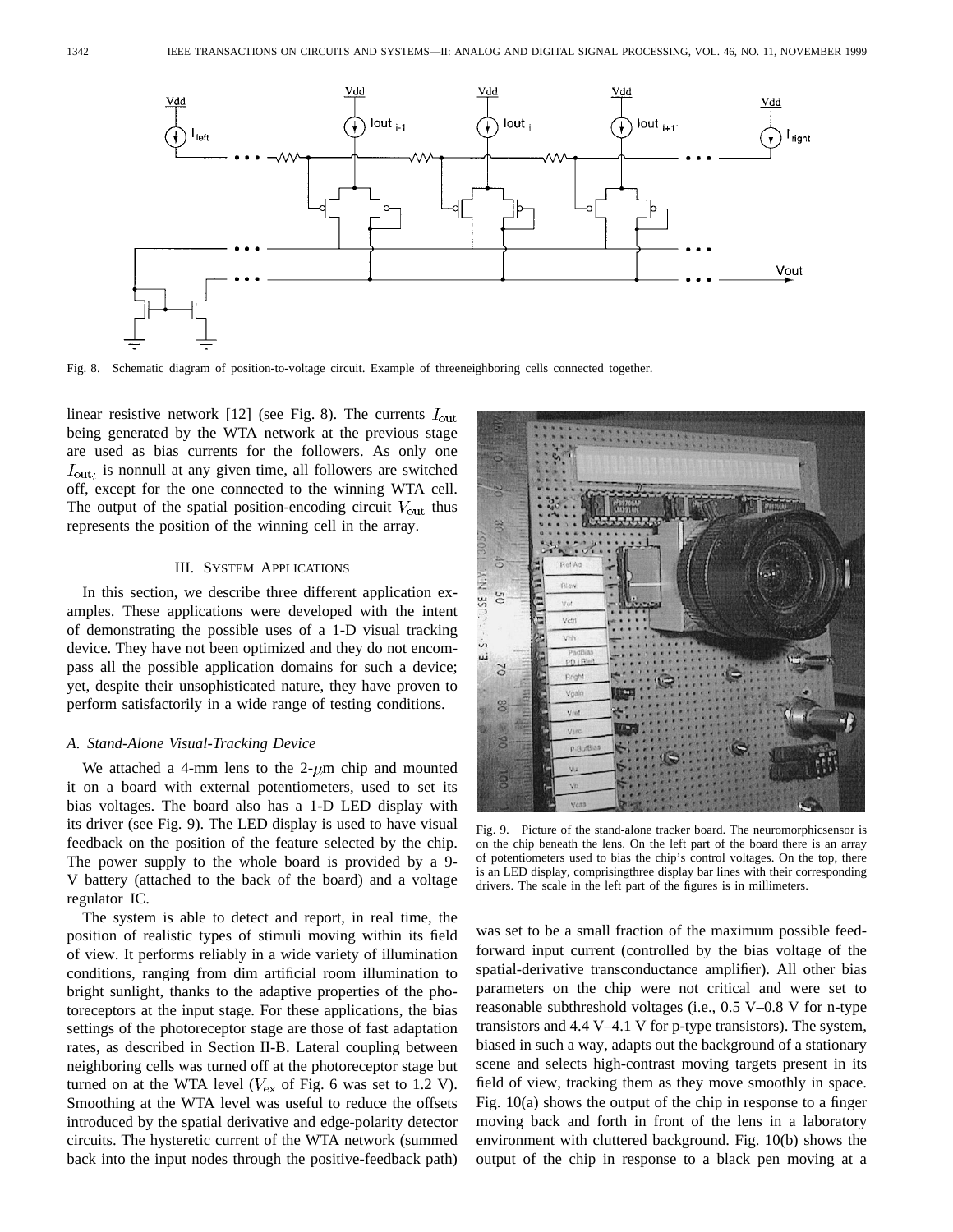

Fig. 10. (a) Output of the system in response to a finger moving back and forth in front of the chip. (b) Output of the system in response to a pen moving at approximately 8000 pixels/s on a stationary light background. Note the different time scales on the abscissae.

speed of almost 8000 pixels/s on a uniform background. As mentioned in Section II, each pixel of the 2- $\mu$ m chip is 60- $\mu$ m wide, and thus, the velocity of the target on the focal plane corresponds to approximately 0.5 m/s. The output of the chip is continuous in time, but discrete in space; the discrete jumps present Fig. 10 represent the shifting of the winning position from one pixel to the next.

#### *B. Active Tracking System*

We implemented a fully analog active tracking system by mounting a board with the  $1.2\text{-}\mu\text{m}$  tracker chip and a 4-mm lens onto a dc motor (see Fig. 11). The bias settings of the chip were the same used in Section III-A, except for the value of the hysteretic current in the positive-feedback path of the WTA network, which was set to be greater than the feed-forward current  $I_{\text{edge}}$ . Specifically, the WTA bias voltage  $V_b$  was set

Fig. 11. Picture of tracker chip mounted on a dc motor. The output of the chip is sent to a dual-rail power amplifier which directly drives the motor.

to a value slightly higher than the bias voltage of the spatialderivative transconductance amplifier, and the source voltage of the p-type transistor of the positive-feedback current mirror ( $V_{\text{gain}}$  in Fig. 6) was set to 5 V. In this way, the WTA network locks onto the selected target and allows only the nearestneighbor units to win if the selected stimulus moves (see also Fig. 7 is Section II-E). The position-to-voltage circuits were biased to encode the position of the winner with voltages ranging from 1 to 4 V. The analog output of the chip was rescaled and amplified (via an ST L272 power amplifier), such that the selection of features in the right part of the visual field produces positive voltages and the selection of features in the left part of the visual field produces negative voltages. The output voltage, with an amplitude directly proportional to the distance of the target's position from the center of the retina, is used to drive the dc motor. The sensory motor loop, so designed, implements a negative feedback system which attempts to zero the motion of the target on the retina: if a target appears in the periphery of the visual scene, the sensor will drive the dc motor so as to orient the sensor's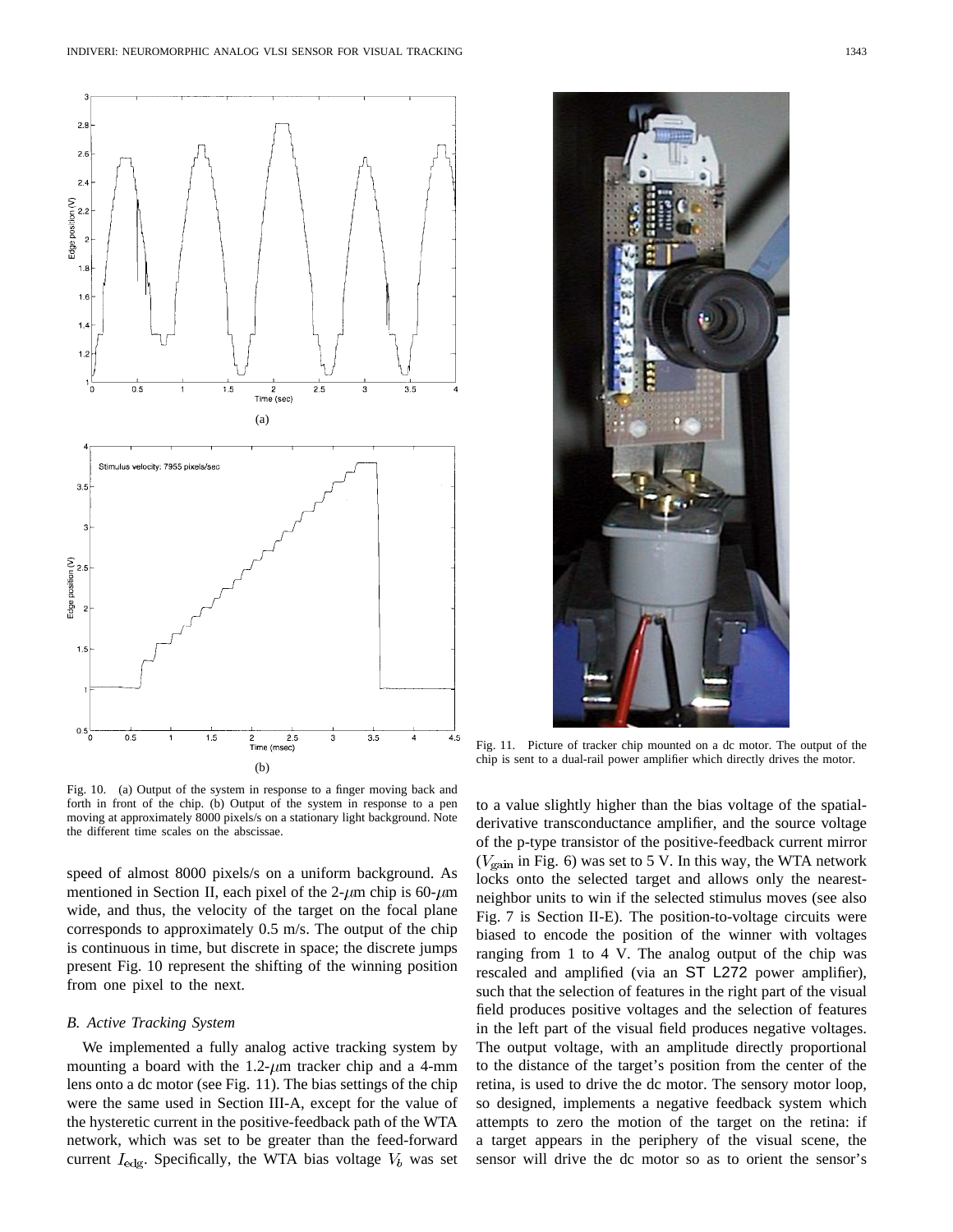

Fig. 12. (a) Setup of the active tracking system as seen from above. The angle  $\theta$  represents the angular displacementproduced by the dc motor, x represents the target's position in the visual space, y represents the distance of the target's projection on the retina from its center. The angular velocity  $\theta$  is proportional to y. (b) Chip data measured as the system was engaged in tracking a swinging bar. The bar's position (circles) was measured using a separate (fixed) tracking board, while its velocity (solid line) was computed off-line from the discretized position data. The crosses represent the output of the active sensorused to drive the system's dc motor.

gaze toward the target. As the projection of the target on the retina approaches the center of the pixel array, the output of the system (i.e., the motor's power supply) decreases toward zero, bringing the motor to a stop. In terms of equations we can write, to a first-order approximation

$$
\begin{cases}\ny(t) = Fx(t) - \theta(t) \\
\dot{\theta}(t) = Ay(t)\n\end{cases} \tag{1}
$$

where  $x(t)$  represents the position of the target in the visual space,  $y(t)$  represents its corresponding projection on the retina,  $\theta$  the rotation angle produced by the dc motor around its axis, and  $F$  the optical magnifying factor [see Fig. 12(a)]. The term  $\theta(t)$  corresponds to the motor's angular velocity, and A to the open-loop gain of the feedback system. Solving for  $\dot{y}(t)$ , we obtain

$$
\dot{y}(t) = F\dot{x}(t) - Ay(t). \tag{2}
$$

If the system is successful in zeroing the motion of the target on the retina  $(\dot{y}(t) = 0)$ , we should measure a retinal slip  $y(t)$  directly proportional to the velocity of the target in the visual space. Fig. 12(b) shows traces obtained from the system while it was engaged in tracking a swinging target. The target stimulus was a black bar on a white background, similar to the one used to characterize the adaptive photoreceptor circuit in Section II-B. The position of the target in visual space was measured optically by the stand-alone tracker board described in Section III-A. The target's velocity was computed off-line by differentiating the discretized position signal (hence, the jitters in the figure). As shown, the measured response matches, to a first-order approximation, the theoretical prediction.

The task performed by the system here described is that of *smooth pursuit* [17]. This model does not take into account the velocity of the target, but only its position. More elaborate models of smooth pursuit tracking have been proposed [6], [7], but none using fewer components (namely a neuromorphic CMOS sensor, a dc motor, a power amplifier, and a dual power supply). The system presented here can be considered as the minimal, lowest cost and most compact solution to 1-D visual tracking of natural stimuli.

## *C. Roving Robot*

Another application domain which is well suited for the visual tracking device is that of vehicle guidance and autonomous navigation. These types of tasks, in fact, require compact and power-efficient computing devices which should be robust to noise, tolerant to adverse conditions induced by the motion of the system (e.g., to jitter and camera calibration problems), and possibly able to adapt to the highly variable properties of the world. To test our tracking sensor within this framework, we interfaced it to a mobile robot and measured the performance of the overall system in a line-following task. The mobile robot is a *Koala* (K-Team, Lausanne). It measures 32 cm in length, 31 cm in width, and is 11-cm high. It has an on-board Motorola 68 331 processor, 12 digital I/O ports, and 6 analog inputs (with 10-bit A/D converters), 1 MByte of RAM, and 2–3 hours of autonomous operation from its battery. The tracking sensor was mounted onto a wire-wrap board together with a 4-mm lens with an  $f$  number of 1.2, and it was attached to the front of Koala with the lens tilted toward ground at an angle of approximately  $60^\circ$ , in a way to image onto the retinal plane the features present on the floor approximately 10-cm ahead [see Figs.  $13(a)$  and  $14(a)$ ]. The bias settings of the chip were the same ones used in the analog active tracking system, described in Section III-B.

For this specific application example, we made use of the additional node of the WTA network with its input current set by an external potentiometer. This allowed us to set a threshold value against which we could compare the contrast of edges present in the visual scene. In the case of absence of lines to follow, the WTA network selects the external input and the sensor outputs a unique voltage different from the set of voltages generated by visual stimuli. The output voltage of the tracking chip is directly applied to one of the analog input ports of the robot and digitized. To implement the line-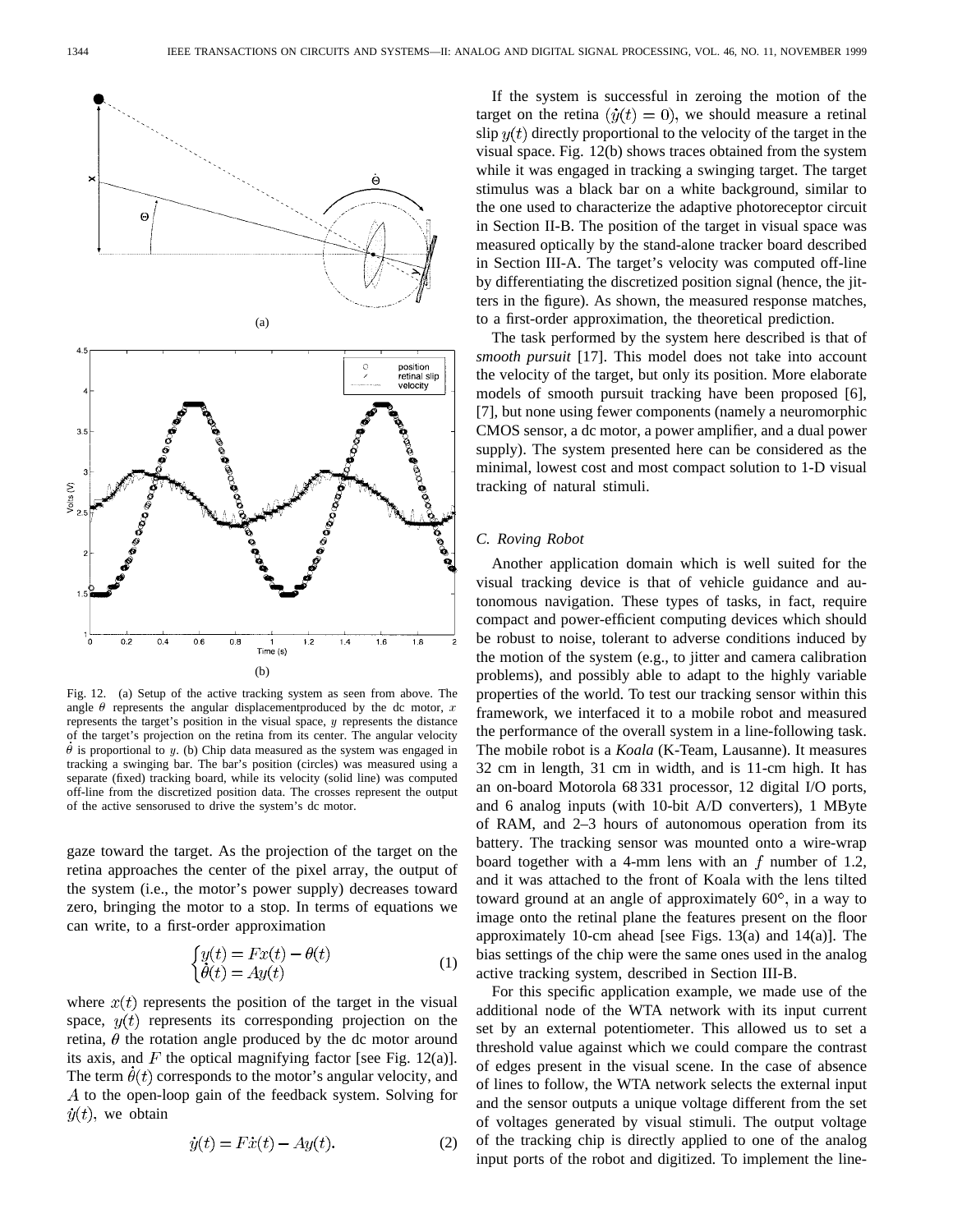



Fig. 13. (a) Koala robot with neuromorphic sensor mounted on its front. (b) Positions of Koala following a line, sampled at intervals of 0.25 s for a period of 37.5 s, in which the robot completed four loops. The features (white squares) were obtained by tracking a dark cross drawn on the white top of Koala.

following task, Koala uses a very simple control algorithm which reads the tracking chip's output  $V_{\text{out}}$  and backs up in a random direction if no edge if found. If, on the other hand, the tracker chip detects an edge and outputs a valid voltage, the algorithm shifts and re-scales  $V_{\text{out}}$  so that the variable encoding edge position pos is zero when the target is in the center of the chip's visual field; it sets the forward component of the velocity fwd to a value weighted by a Gaussian function of pos (fwd is maximum when pos=0 and it decays as  $|pos|$  increases); it sets the rotational component of the velocity rot to a value proportional to pos; and finally, it executes motor commands sending fwd and rot directly to the robot's motors. Scaling the forward component of the velocity fwd by a Gaussian function of the line's eccentricity allows the robot to slow down in curves. If the



(a)



(b)

Fig. 14. (a) Koala robot with neuromorphic sensor mounted on its front and a white sheet of paper with crosses attached on its top, seen from above. (b) Positions of Koala following a white line on a light-blue carpet floor, sampled at intervals of one second over a period of approximately 3 min. The features (white squares) were obtained by tracking the bars appearing on the top part of Koala (see text for explanation).

line goes out of the field of view of the sensor (e.g., in presence of steep curves), the algorithm forces the robot to stop and back up until it again finds a line to follow. The line-tracking algorithm makes very little use of the on-board CPU's processing power (leaving it free for other CPU-time demanding processes). The computationally expensive part of the processing (involving visual preprocessing and target selection) is done in real time by the neuromorphic sensor. Using this simple control algorithm in conjunction with these types of sensors, the robot is able to reliably track lines randomly layed out on the floor for a wide variety of conditions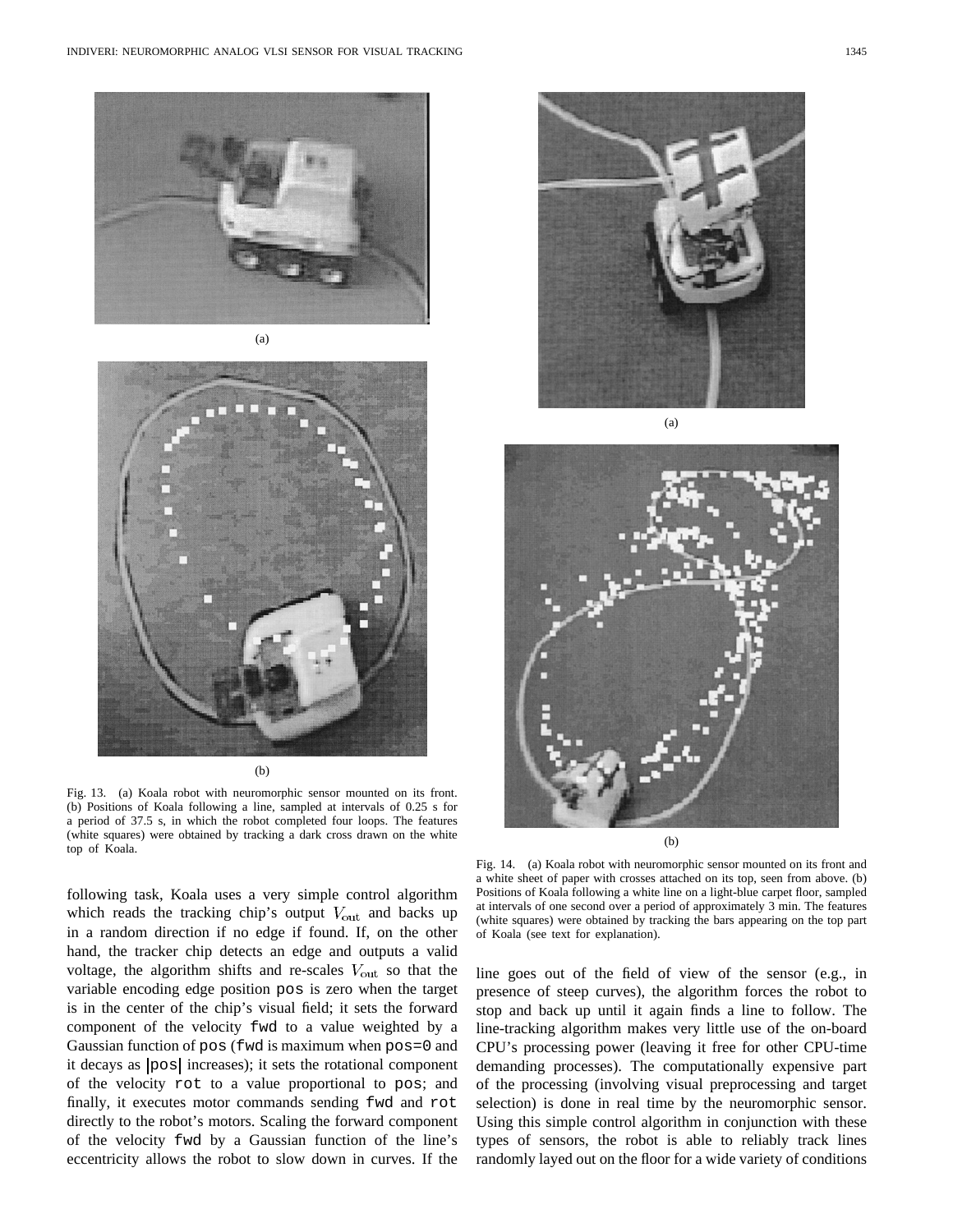(e.g., floors with different texture, cables of different colors and sizes, extreme illumination conditions, etc.) [18]. Depending on the bias settings of the edge-polarity detector circuit, the line-following robot will always make left turns at road-forks (e.g., if the circuit is selective to OFF edges and the line is darker than the background) or right-turns. The bias settings can be changed at run-time by the robot using one of its digital I/O ports.

Fig. 13 shows the robot in the process of tracking a line. The line (a high contrast bar layed onto the floor) is long approximately 323 cm and forms a closed loop of elliptic shape with major axis long, roughly 110 cm, and a minor axis long, 90 cm. The robot followed the line with an average speed of 5 loops/min (corresponding roughly to 27 cm/s). To measure quantitatively the robot's performance, we stored a sequence of images (sampled at a rate of 4 frames/s) and applied them in input to the Kanade–Lucas–Tomasi Feature Tracker [19]. The data was taken in dim natural light conditions (typical of a cloudy rainy day in Zurich, Switzerland). Fig. 13(b) shows the features tracked by the algorithm for a sequence of 150 frames (in which the robot completed four loops). The features selected by the algorithm correspond to a (moving) black cross drawn on the robot's white top. Closely grouped features indicate the re-visitation of nearby positions over time. Features are more dense in the steep parts of the curve because of the slower speed values that the robot uses, as determined by its control algorithm.

Fig. 14 shows an experiment similar to the one described in Fig. 13, but run in a different, less controlled environment. The robot was following a line of white paper-adhesive tape layed on a light-blue carpet forming an 8 figure in an area of approximately  $1.3 \times 2.5$  m. The illumination conditions were of bright natural sunlight (typical of sunny summer days in Telluride, Colorado). The robot was partially covered with a sheet of paper containing bars and crosses [see Fig. 14(a)]. The Kanade–Lucas–Tomasi tracking algorithm selects different corners of the crosses as the robot changes its orientation. Fig. 14(b) shows the output of the tracking algorithm for a sequence of 200 images, sampled at intervals of approximately 1 s, in which the robot makes two full loops around the 8 figure. As in Fig. 13(b), white squares are more dense in the steeper parts of the curve because the robot slows down at those points. The robot is able to follow the line reliably in both directions, always passing the intersection of the 8 figure, for a wide selection of (maximum) speeds. At high speeds, the robot occasionally looses the line (in the steep parts of the curve), comes to a stop, backs up, and starts following the line again until it reaches the shallow parts of the curve where it speeds up again to the maximum speed.<sup>1</sup>

### IV. CONCLUSION

We described the architecture of a neuromorphic visual sensor that selects and reports the position of the feature with highest spatio-temporal contrast present in the visual scene. We showed the response properties of the circuits implementing

its different processing stages. The device described is not merely an imaging array, but an intelligent sensor designed for tracking applications. By computing the relevant information at the focal plane and providing a single continuous-time output, the sensor selectively reduces the amount of data to transmit to further processing stages, saving both communication bandwidth and response latency, quantities that are of vital importance in real-time tracking applications.

The sensor proposed is a 1-D device; in principle, its extension to two dimensions is straightforward (the WTA network would be global, receiving inputs from all the pixels of a two-dimensional (2-D) array and providing outputs to two independent 1-D position-to-voltage circuits) but the layout of each cell would have a relatively large size. A possible alternative to the (large) circuits used to compute the absolute value of the spatial derivative of visual features and to provide input to the WTA network could be the use of *bump circuits* [20]. 2-D contrast-sensitive silicon retinas, that make use of these circuits, have recently been developed [21] and the size of their pixels (approximately 100  $\mu$ m on a side) indicate that even with the addition of the WTA circuits, a 2-D tracker chip implementation would have pixels of acceptable size. Other 2-D tracking sensors have already been proposed [7], [4], but these are intensity based and don't pre-process the photo-receptor output to compute spatial derivatives, so they simply select the brightest feature in the visual scene. They are not suited for the type of applications described in this paper or, more generally, for applications in which the feature that needs to be tracked is not necessarily the brightest one present in the visual scene.

We showed three simple examples of tracking applications which make use of the sensor, in real-world scenarios. The examples, thought of as feasibility exercises, have proven to be effective and have shown the sensors' capabilities. They are examples of successful neuromorphic systems able to perform complex visual tasks using a single analog VLSI chip as a front-end preprocessor. This, and other sensors of similar nature, have proven to be efficient, compact, and low-cost solutions for real-world applications that can be considered as a viable alternative to conventional (bulky and expensive) digital-machine vision systems.

#### ACKNOWLEDGMENT

Part of this work was inspired by (and part of the data was taken at) the Telluride Workshop on Neuromorphic Engineering, found at http://www.ini.unizh.ch/telluride99. The Kanade–Lukas–Tomasi tracking algorithm used to measure the performance of the line-following application example was provided by Stan Birchfield and can be found at http://vision.stanford.edu/˜birch/klt.

#### **REFERENCES**

- [1] M. Mahowald and C. Mead, *Analog VLSI and Neural Systems*, ch. Silicon Retina. Reading, MA: Addison-Wesley, 1989, pp. 257–278.
- [2] K. Boahen and A. Andreou, "A contrast sensitive silicon retina with reciprocal synapses," in *Advances in Neural Information Processing Systems*, D. Touretzky, M. Mozer, and M. Hasselmo (Eds.). Cambridge, MA: MIT Press, 1992, vol. 4.

<sup>&</sup>lt;sup>1</sup>An animated sequence of the robot engaged in tracking the line of Fig. 14(b) can be viewed at http://www.ini.unizh.ch/˜giacomo/koala-line.html